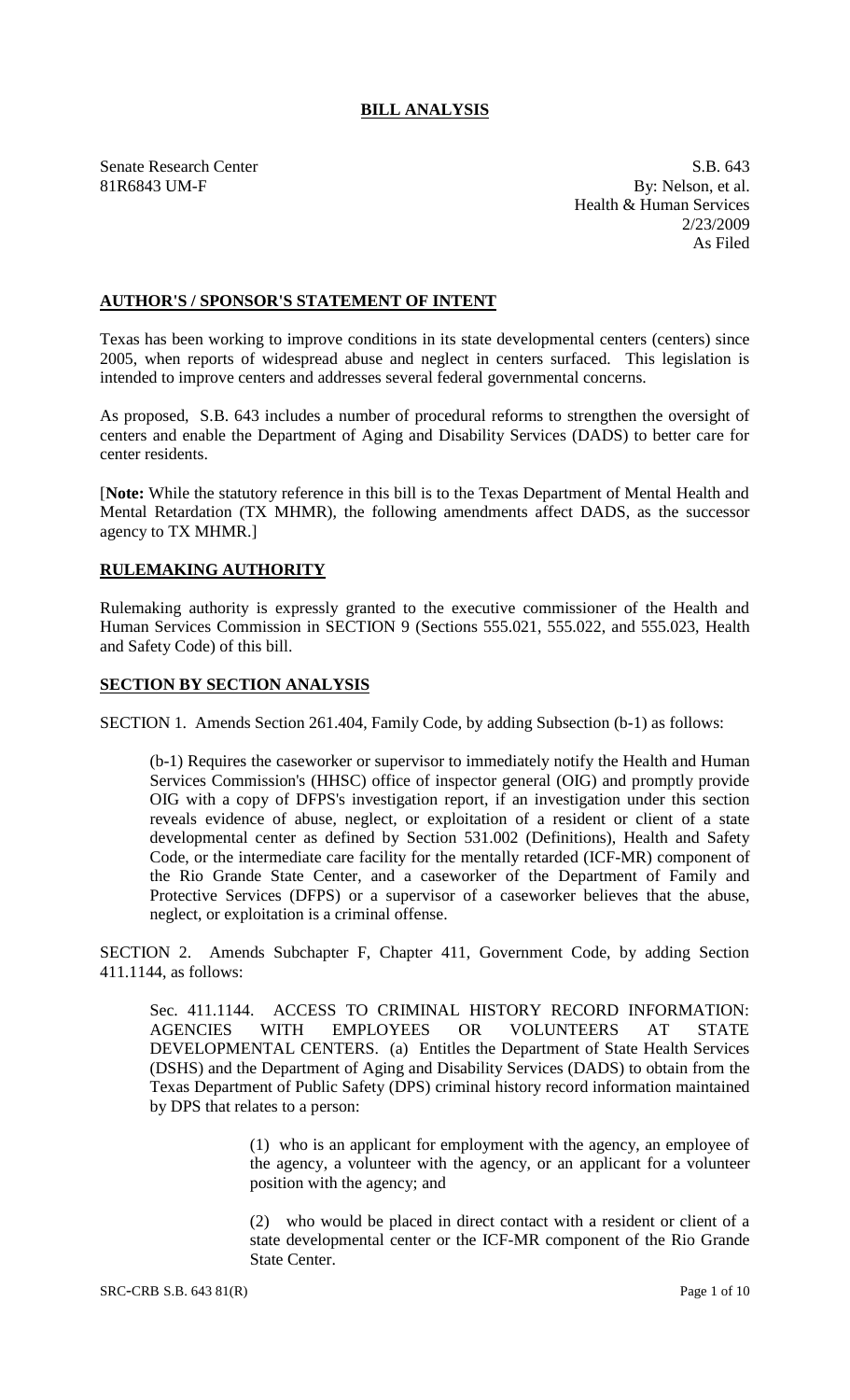(b) Prohibits criminal history record information obtained by an agency under Subsection (a) from being released or disclosed to any person except on court order, with the consent of the person who is the subject of the criminal history record information, for purposes of an administrative hearing held by the agency concerning the person who is the subject of the criminal history record information, or as provided by Subsection (c).

(c) Provides that an agency is not prohibited from releasing criminal history record information obtained under Subsection (a) or (d) to the person who is the subject of the criminal history record information.

(d) Entitles DSHS and DADS, subject to Section 411.087 (Access to Criminal History Record Information Maintained by Federal Bureau of Investigation or Local Criminal Justice Agency), to obtain through the Federal Bureau of Investigation (FBI) criminal history record information maintained or indexed by the FBI that pertains to a person described by Subsection (a) and obtain from any other criminal justice agency in this state criminal history record information maintained by that criminal justice agency that relates to a person described by Subsection (a).

SECTION 3. Amends Subchapter C, Chapter 531, Government Code, by adding Section 531.1022, as follows:

Sec. 531.1022. ASSISTING CERTAIN INVESTIGATIONS BY LAW ENFORCEMENT. (a) Requires OIG to employ commissioned peace officers for the sole purpose of assisting a state or local law enforcement agency in the investigation of an alleged criminal offense involving a resident or client of a state developmental center as defined by Section 531.002 (Definitions), Health and Safety Code, or the ICF-MR component of the Rio Grande State Center.

(b) Requires OIG to prepare a final report for each investigation conducted under this section. Requires OIG to ensure that the report does not contain indentifying information of an individual mentioned in the report. Requires that the final report include a summary of the activities performed by OIG in conducting the investigation, a statement regarding whether the investigation resulted in a finding that an alleged criminal offense was committed, and a description of the alleged criminal offense that was committed.

(c) Requires OIG to deliver the final report to certain persons, legislatuve committees, and entities.

(d) Provides that a final report regarding an investigation is subject to required disclosure under Chapter 552 (Public Information). Provides that all information and materials compiled by OIG in connection with an investigation are confidential, and not subject to disclosure under Chapter 552, and not subject to disclosure, discovery, subpoena, or other means of legal compulsion for their release to anyone other than OIG or its employees or agents involved in the investigation conducted by OIG, except that this information is authorized to be disclosed to the office of the attorney general, the state auditor's office, and law enforcement agencies.

(e) Requires OIG to prepare an annual status report of its activities under this section. Prohibits the annual report from containing identifying information of an individual mentioned in the report. Requires that the annual status report include certain information that is aggregated and disaggregated by individual state developmental center or the ICF-MR component of the Rio Grande State Center.

(f) Requires OIG to submit the annual status report to certain persons, legislative committees, and entites.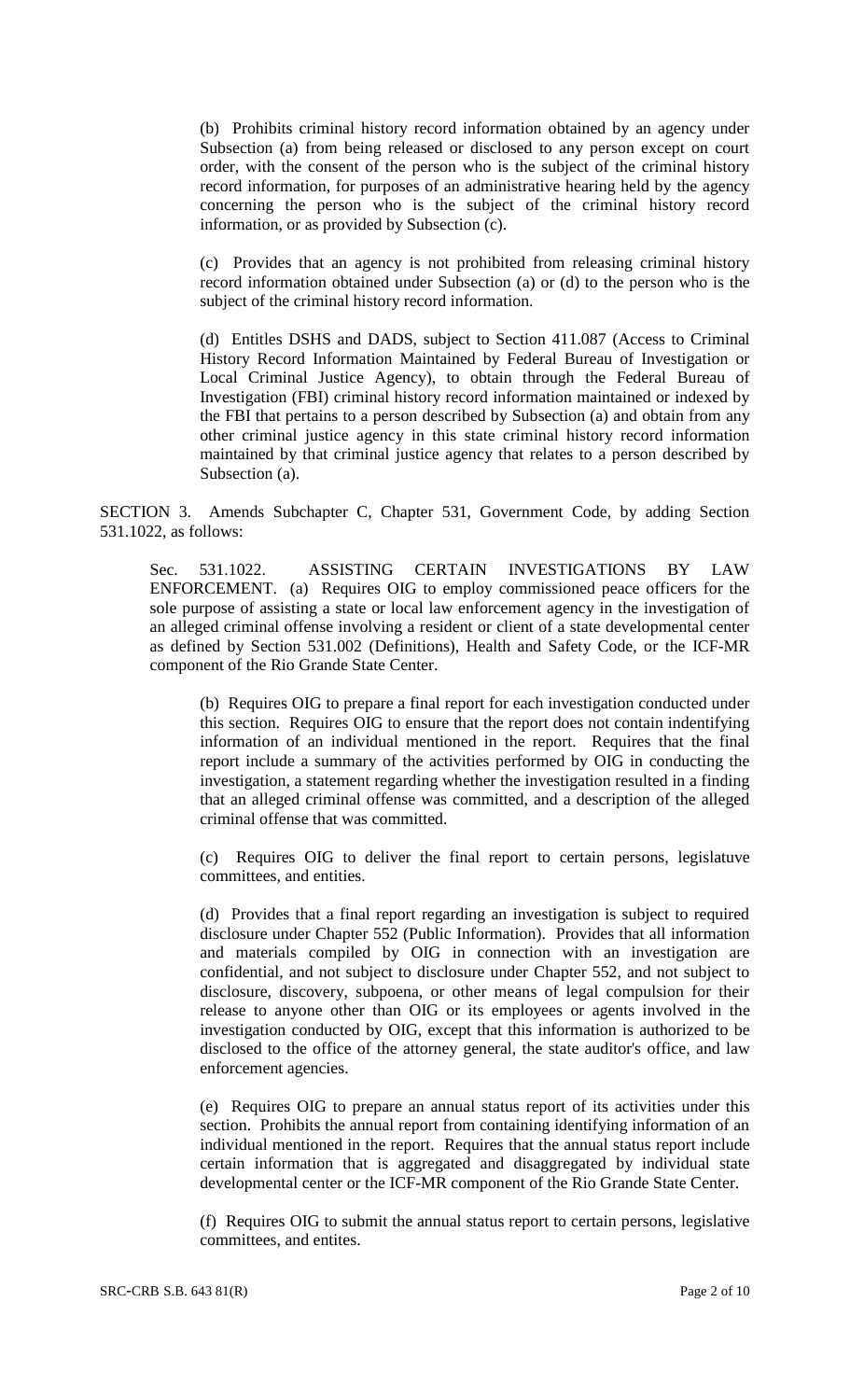(g) Provides that an annual status report submitted under this section is public information under Chapter 552.

SECTION 4. Amends Section 531.002(17), Health and Safety Code, by redefining "state developmental center."

SECTION 5. Amends Chapter 531, Health and Safety Code, by adding Section 531.0021, as follows:

Sec. 531.0021. REFERENCE TO STATE SCHOOL OR SUPERINTENDENT. (a) defines "state school."

(b) Defines "superintendent."

SECTION 6. Amends Section 532.001(b), Health and Safety Code, to provide that the Texas Department of Mental Health and Mental Retardation (TX MHMR) also includes community services operated by TX MHMR and certain facilities, including the Abilene State Developmental Center, rather than Abilene State School. Makes conforming changes.

SECTION 7. Amends Section 551.022, Health and Safety Code, by adding Subsection (e), to provide that this section does not apply to a state developmental center or the director of a state developmental center.

SECTION 8. Amends Subchapter B, Chapter 551, Health and Safety Code, by adding Section 551.0225, as follows:

Sec. 551.0225. POWERS AND DUTIES OF STATE DEVELOPMENTAL CENTER DIRECTOR. (a) Provides that the director of a state developmental center is the administrative head of the center.

(b) Provides that the director of a state developmental center has the custody of and responsibility to care for the buildings, grounds, furniture, and other property relating to the center.

(c) Requires the director of a state developmental center to perform certain duties.

(d) Authorizes the director of a state developmental center, in accordance with TX MHMR rules and operating procedures, to establish policy to govern the state developmental center that the director considers will best promote the residents' interest and welfare; hire subordinate officers, teachers, and other employees and set their salaries, in the absence of other law; and dismiss a subordinate officer, teacher, or employee.

SECTION 9. Amends Subtitle B, Title 7, Health and Safety Code, by adding Chapter 555, as follows:

## CHAPTER 555. STATE DEVELOPMENTAL CENTERS

### SUBCHAPTER A. GENERAL PROVISIONS

Sec. 555.001. DEFINITIONS. Defines "alleged offender resident," "client," "commission," "complaint," "department," "developmental center employee," "direct care employee," "executive commissioner," "independent ombudsman," "office," "resident," and "state developmental center."

Sec. 555.002. STATE DEVELOPMENTAL CENTER FOR ALLEGED OFFENDER RESIDENTS. (a) Requires DADS to establish a separate state developmental center for the care of alleged offender residents apart from other clients and residents. Requires DADS to designate an existing state developmental center for this purpose.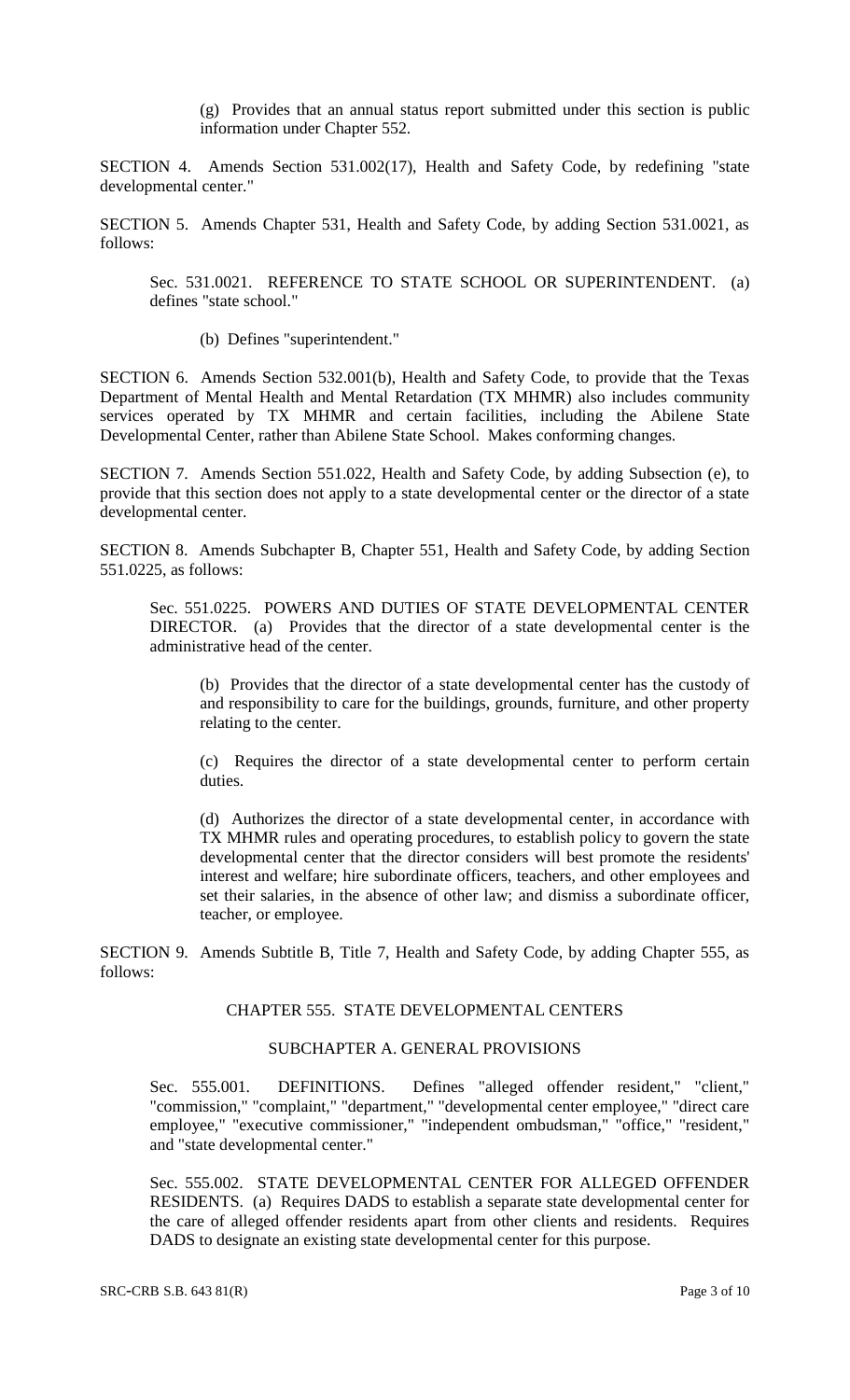(b) Requires DADS, in establishing a state developmental center designated for alleged offender residents, to transfer an alleged offender resident already residing in a state developmental center to the designated state developmental center; place alleged offender residents in separate homes at the designated state developmental center based on whether the alleged offender resident is an adult or a person younger than 18 years of age or a male or female; place all alleged offender residents committed to or transferred to a state developmental center in the designated state developmental center; divert future admissions of residents who are not alleged offenders from the designated state developmental center; and provide training regarding the service delivery system for alleged offender residents to direct care employees of the designated state developmental center.

(c) Provides that an alleged offender resident who is transferred to the designated state developmental center, notwithstanding Section 594.014 (Right to Administrative Hearing), is not entitled to an administrative hearing regarding a transfer of the resident.

(d) Requires DADS to ensure that the designated state developmental center complies with the requirements for ICF-MR certification under the Medicaid program as appropriate.

[Reserves Sections 555.003-555.020 for expansion.]

#### SUBCHAPTER B. POWERS AND DUTIES

Sec. 555.021. REQUIRED CRIMINAL HISTORY CHECKS FOR EMPLOYEES AND VOLUNTEERS. (a) Requires DADS and DSHS to perform a state and federal criminal history background check on a person who is an applicant for employment with the agency, an employee of the agency, a volunteer with the agency, or an applicant for a volunteer position with the agency and who would be placed in direct contact with a resident or client.

(b) Requires the executive commissioner of HHSC to adopt rules requiring a person described by Subsection (a) to submit fingerprints in a form and of a quality acceptable to DPS and the FBI for use in conducting a criminal history background check.

(c) Requires each agency to obtain electronic updates from DPS of arrests and convictions of a person for whom the agency performs a background check under Subsection (a) and who remains an employee or volunteer of the agency and continues to have direct contact with a resident or client.

Sec. 555.022. DRUG TESTING; POLICY. (a) Requires the executive commissioner of HHSC by rule to adopt a policy regarding random testing and reasonable suspicion testing for the illegal use of drugs by an employee of a state developmental center.

(b) Requires the director of a state developmental center to enforce the policy adopted under Subsection (a) by performing necessary drug testing of employees of the state developmental center for the use of a controlled substance as defined by Section 481.002 (Definitions).

(c) Authorizes testing under this section to be performed on a random basis or on reasonable suspicion of the use of a controlled substance.

(d) Provides that for purposes of this section, a report made under Section 555.023 is considered reasonable suspicion of the use of a controlled substance.

Sec. 555.023 REPORTS OF ILLEGAL DRUG USE; POLICY. Requires the executive commissioner of HHSC by rule to adopt a policy requiring an employee of a state developmental center who knows or reasonably suspects that another employee of the state developmental center is illegally using or under the influence of a controlled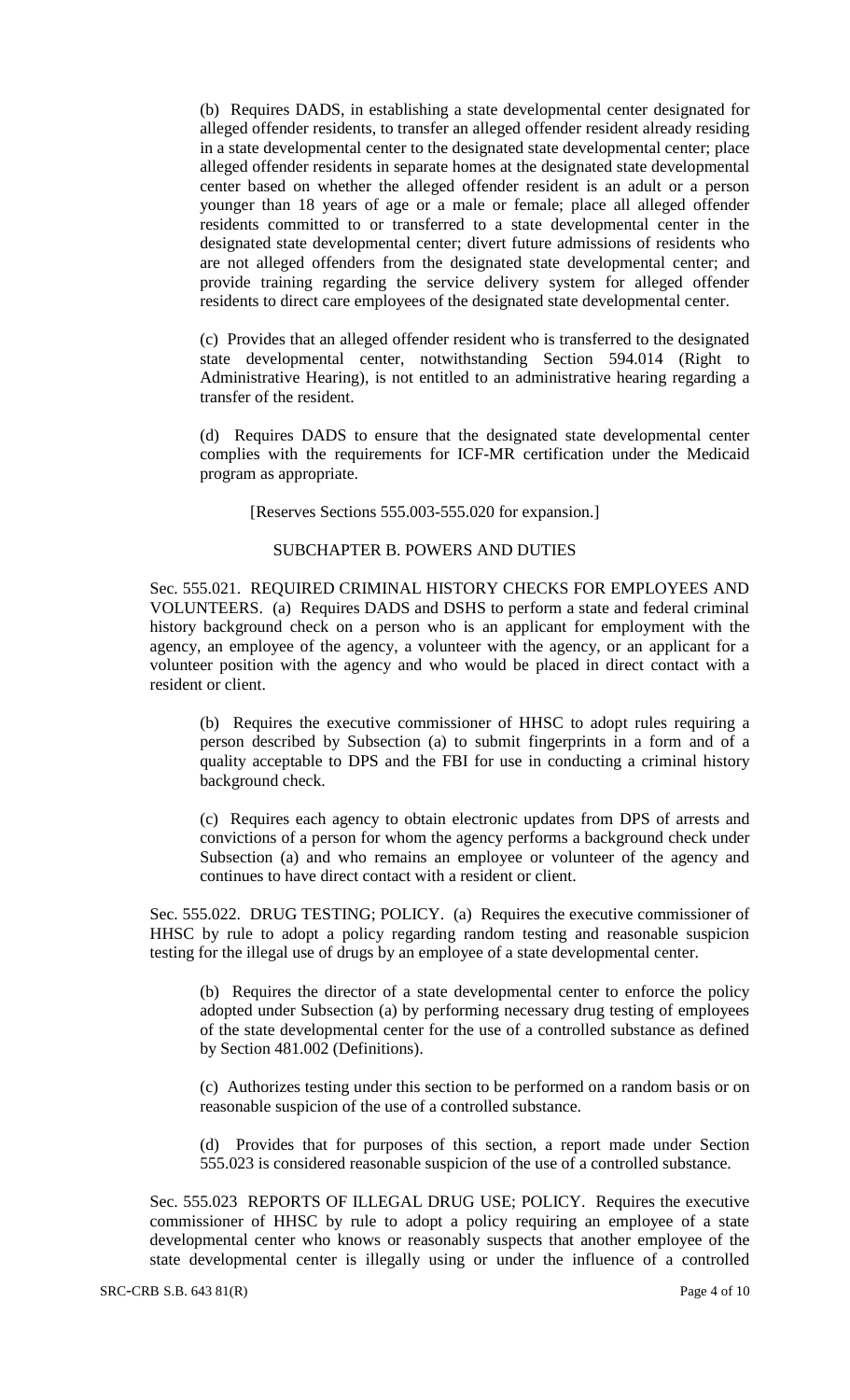substance, as defined by Section 481.002, to report that knowledge or reasonable suspicion to the director of the state developmental center.

Sec. 555.024. DEVELOPMENTAL CENTER EMPLOYEE TRAINING. (a) Requires that before a developmental center employee begins to perform the employee's duties without direct supervision, DADS provide the employee with competency training and a course of instruction about the general duties of a developmental center employee. Requires DADS to ensure the basic developmental center employee competency course focuses on the uniqueness of the individuals the developmental center employee serves, techniques for improving quality of life for and promoting the health and safety of individuals with mental retardation, and the conduct expected of developmental center employees.

(b) Requires DADS to ensure the training required by Subsection (a) provides instruction and information regarding certain topics.

(c) Requires DADS, in addition to the training required by Subsection (a) and before a direct care employee begins to perform the direct care employee's duties without direct supervision, to provide a direct care employee with training and instructional information regarding certain topics.

Sec. 555.025. VIDEO SURVEILLANCE. (a) Defines "private space."

(b) Authorizes DADS to install and operate video surveillance equipment in a state developmental center or the ICF-MR component of the Rio Grande State Center for the purpose of detecting and preventing the exploitation or abuse of residents and clients.

(c) Prohibits DADS from installing or operating video surveillance equipment in a private space or in a location in which video surveillance equipment can capture images within a private space.

(d) Requires DADS to ensure the use of video surveillance equipment under this section complies with federal requirements for ICF-MR certification.

Sec. 555.026. MORTALITY REVIEW. (a) Requires the executive commissioner of HHSC to establish an independent mortality review system to review the death of a person who, at the time of the person's death, was a resident or client.

(b) Requires that a review under this section be conducted in addition to any review conducted by the state developmental center or the Rio Grande State Center.

(c) Requires the executive commissioner of HHSC to contract with a patient safety organization certified in accordance with 42 C.F.R. Part 3, as effective on January 20, 2009, to conduct independent mortality reviews required by this section. Requires that the contract require the patient safety organization to conduct an independent mortality review using a team consisting of a physician, a registered nurse, and a clinician with certain prescribed expertise, and any other appropriate person as provided by the executive commissioner of HHSC.

(d) Requires a patient safety organization that performs an independent mortality review to submit to DADS, the office of independent ombudsman, and HHSC's OIG a report of the findings of the mortality review.

(e) Authorizes DADS to use information from a mortality review report only to advance statewide practices regarding the treatment and care of individuals with mental retardation or other disabilities.

(f) Authorizes DADS to release a summary or a statistical compilation of data drawn from reports submitted under this section only if the summary or statistical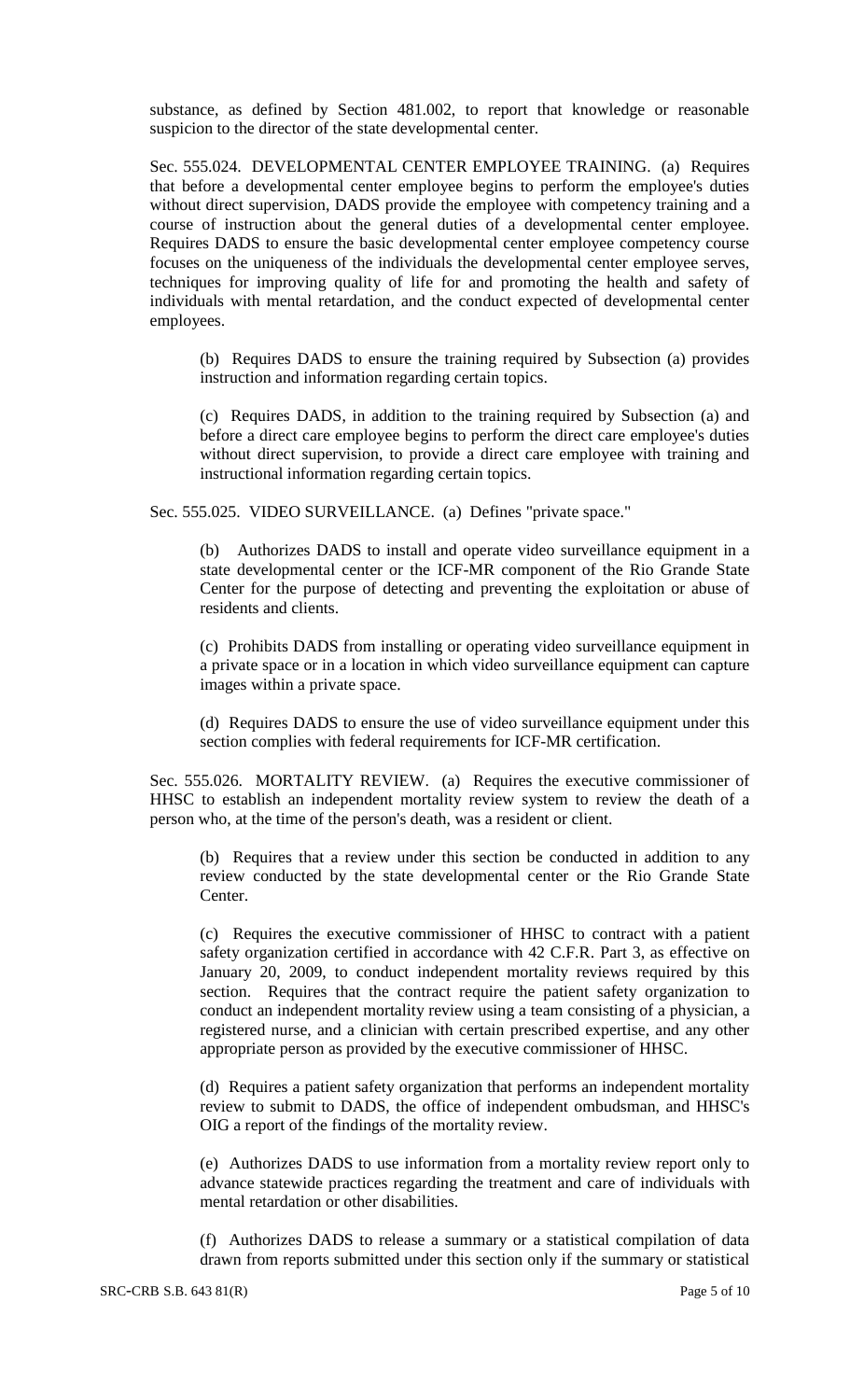compilation does not contain information that would permit the identification of an individual.

# [Reserves Sections 555.027-555.050 for expansion.]

### SUBCHAPTER C. OFFICE OF INDEPENDENT OMBUDSMAN FOR STATE DEVELOPMENTAL CENTERS

Sec. 555.051. ESTABLISHMENT; PURPOSE. Provides that the office of independent ombudsman is administratively attached to DADS for the purpose of investigating, evaluating, and securing the rights of the residents and clients of state developmental centers.

Sec. 555.052. INDEPENDENCE. Provides that the independent ombudsman in the performance of the ombudsman's duties and powers under this subchapter acts independently of DADS.

Sec. 555.053. APPOINTMENT OF INDEPENDENT OMBUDSMAN. Requires the governor to appoint the independent ombudsman.

Sec. 555.054. ASSISTANT OMBUDSMEN. Requires the independent ombudsman to hire assistant ombudsmen to perform, under the direction of the independent ombudsman, the same duties and exercise the same powers as the independent ombudsman and to station an assistant ombudsman at each state developmental center.

Sec. 555.055. CONFLICT OF INTEREST. Prohibits a person from serving as an independent ombudsman or as an assistant ombudsman if the person or the persons spouse is employed by or participates in the management of a business entity or other organization receiving funds from DADS; owns or controls, directly or indirectly, any interest in a business entity or other organization receiving funds from DADS; or is required to register as a lobbyist under Chapter 305 (Registration of Lobbyists), Government Code, because of the person's activities or compensation on behalf of a profession related to the operation of DADS.

Sec. 555.056. REPORT. (a) Requires the independent ombudsman to submit a report on a biannual basis to the governor, the lieutenant governor, and the speaker of the house of representatives that is both aggregated and disaggregated by individual state developmental center and describes the work of the independent ombudsman; the results of any review or investigation undertaken by the independent ombudsman, including reviews or investigation of services contracted by DADS; and any recommendations that the independent ombudsman has in relation to the duties of the independent ombudsman.

(b) Requires the independent ombudsman to ensure that information submitted in a report under Subsection (a) does not permit the identification of an individual.

(c) Requires the independent ombudsman to immediately report to the governor, lieutenant governor, and speaker of the house of representatives any particularly serious or flagrant case of abuse or injury of a resident client about which the independent ombudsman is made aware; problem concerning the administration of a state developmental center program or operation; or interference by a state developmental center, DADS, or HHSC with an investigation conducted by the independent ombudsman.

Sec. 555.057. COMMUNICATION AND CONFIDENTIALITY. (a) Requires DADS to allow any resident or client, authorized representative of a resident or client, family member of a resident or client, or other interested party to communicate with the independent ombudsman or an assistant ombudsman. Provides that the communication is authorized to be in person, by mail, or by any other means and is confidential and privileged.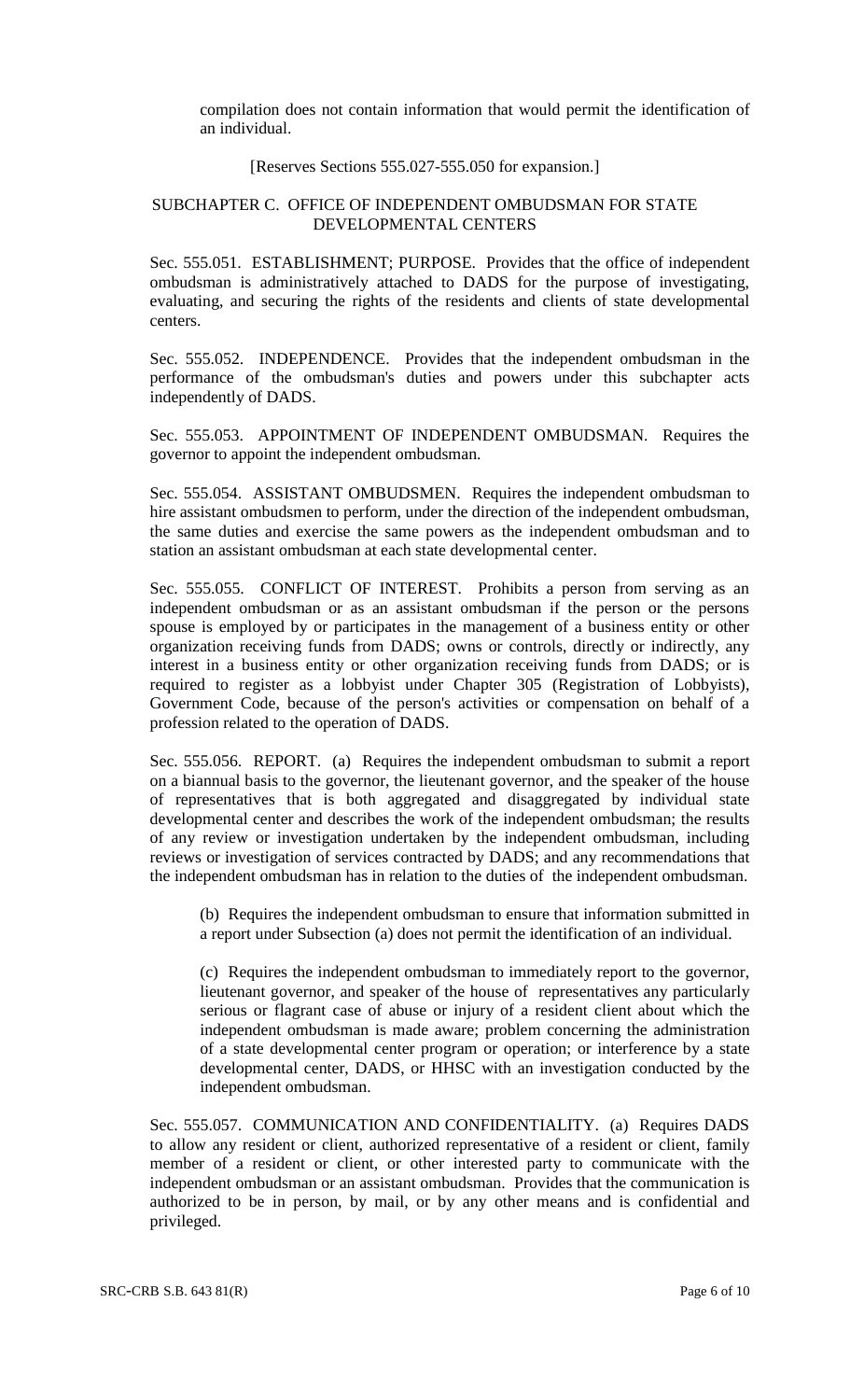(b) Provides that the records of the independent ombudsman are confidential, except that the independent ombudsman is required to share with DFPS a communication that may involve the abuse, neglect, or exploitation of a resident or client; share with the regulatory services division of DADS a communication that may involve a violation of an ICF-MR standard or condition of participation; and disclose the ombudsman's nonprivileged records if required by a court order on a showing of good cause.

(c) Authorizes the independent ombudsman to make reports relating to an investigation public after the investigation is complete but only if the name and any other personally identifiable information of a resident or client, authorized representative of a resident or client, family member of a resident or client, state developmental center, and employee of a state developmental center are redacted from the report and remain confidential.

(d) Provides that the name, address, or other personally identifiable information of a person who files a complaint with the office of independent ombudsman, information generated by the office of independent ombudsman in the course of an investigation, and confidential records obtained by the office of independent ombudsman are confidential and not subject to disclosure under Chapter 552, Government Code, except as provided by this section.

Sec. 555.058. PROMOTION OF AWARENESS OF OFFICE. Requires the independent ombudsman to promote awareness among the public, residents, clients, and employees of state developmental centers of how the office of independent ombudsman is authorized to be contacted, the purpose of the office of independent ombudsman, and the services the office of independent ombudsman provides.

Sec. 555.059. DUTIES AND POWERS. (a) Requires the independent ombudsman to:

(1) evaluate the delivery of services to residents and clients to ensure that the rights of residents and clients are fully observed;

(2) refer a complaint alleging the abuse, neglect, or exploitation of a resident or client to DFPS for investigation;

(3) refer a complaint alleging a possible violation of an ICF-MR standard or condition of participation to the regulatory services division of DADS;

(4) refer a complaint alleging a criminal offense, other than an allegation of abuse, neglect, or exploitation of a resident or client, to the HHSC's OIG;

(5) conduct investigations of complaints, other than complaints alleging criminal offenses or the abuse, neglect, or exploitation of a resident or client, if the office of independent ombudsman determines that a resident or client or the resident's or client's family may be in need of assistance from the office of independent ombudsman, or a complaint raises the possibility of a systemic issue in the state developmental center's provision of services;

(6) conduct an annual audit of each state developmental center's policies, practices, and procedures to ensure that each resident and client is encouraged to exercise the resident's or client's rights, including the right to file a complaint and the right to due process;

(7) prepare and deliver an annual report regarding the findings of each audit to certain persons, entities, and legislative committees;

(8) require a state developmental center to provide access to all records, data, and other information under the control of the center that the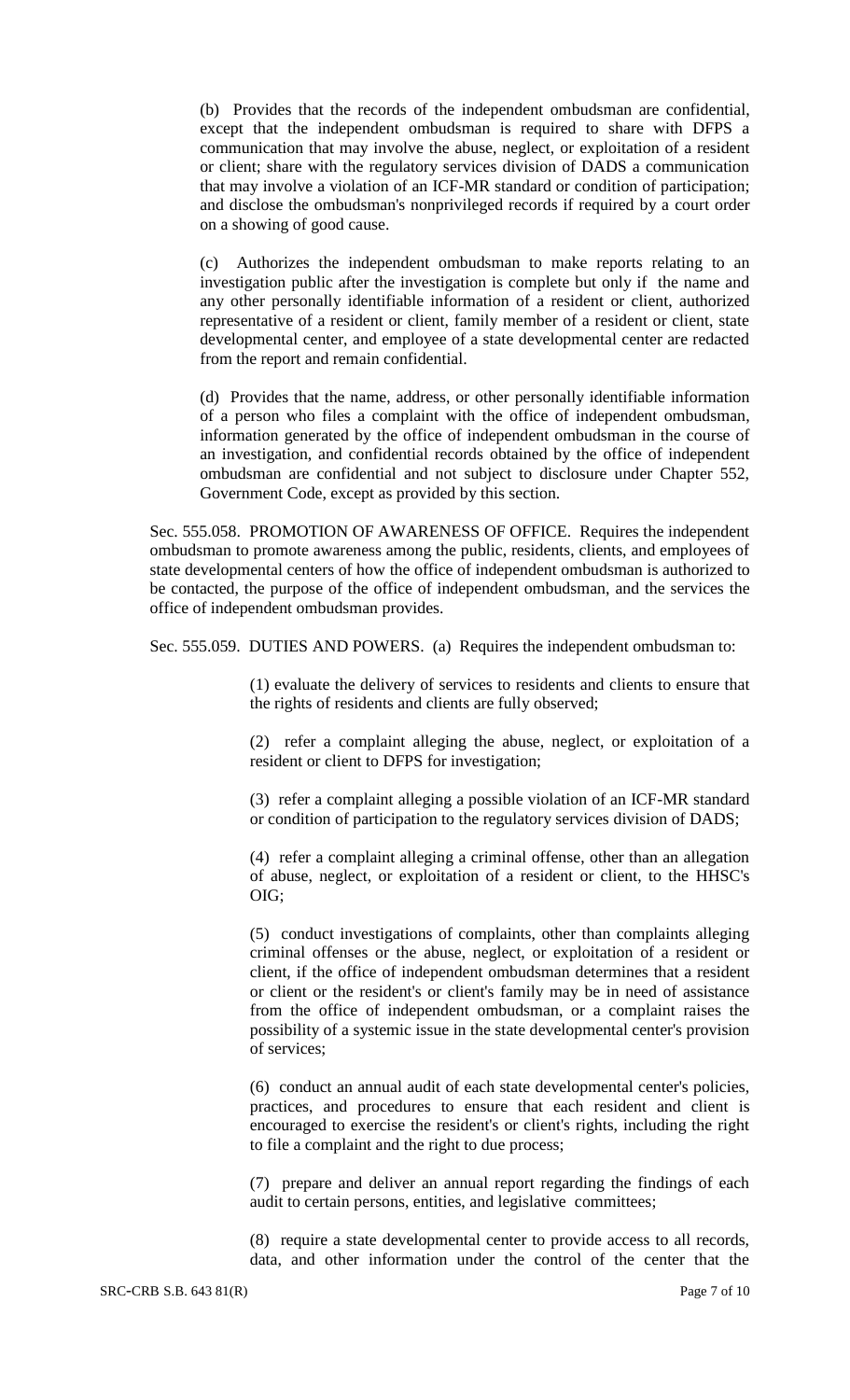independent ombudsman determines is necessary to investigate a complaint or to conduct an audit under this section;

(9) review all final reports produced by DFPS and the regulatory services division of DADS regarding a complaint referred by the independent ombudsman;

(10) provide assistance to a resident, client, authorized representative of a resident or client, or family member of a resident or client who the independent ombudsman determines is in need of assistance, including advocating with an agency, provider, or other person in the best interests of the resident or client; and

(11) make appropriate referrals under any of the duties and powers listed in this subsection.

(b) Authorizes the independent ombudsman to apprise a person who is interested in a resident's or client's welfare of the rights of the resident or client.

(c) Authorizes the independent ombudsman in any matter that does not involve an alleged criminal offense or the abuse, neglect, or exploitation of a resident or client, to contact or consult with an administrator, employee, resident, client, family member of a resident or client, expert, or other individual in the course of the investigation or to secure information to assess whether a resident's or client's rights have been violated.

(d) Prohibits the independent ombudsman, notwithstanding any other provision of this chapter, from investigating an alleged criminal offense or the alleged abuse, neglect, or exploitation of a resident or client. Requires the independent ombudsman to refer an allegation of abuse, neglect, or exploitation of a resident or client to DFPS.

Sec. 555.060. RETALIATION PROHIBITED. Prohibits DADS or a state developmental center from retaliating against a DADS employee or employee of a state developmental center who in good faith makes a complaint to the office of independent ombudsman or cooperates with the office of independent ombudsman in the investigation.

Sec. 555.061. TOLL-FREE NUMBER. (a) Requires the office of independent ombudsman to establish a permanent, toll-free number for the purpose of receiving any information concerning the violation of a right of a resident or client.

(b) Requires the office of independent ombudsman to ensure that the toll-free number is prominently displayed in the main administration area of a state developmental center and that in each room in which a resident lives or a client receives services, and that a resident, a client, the authorized representative of a resident, and an employee of a state developmental center have confidential access to a telephone for the purpose of calling the toll-free number.

SECTION 10. Amends Section 591.003, Health and Safety Code, by adding Subdivision (19-a), to define "state developmental center."

SECTION 11. Amends Section 593.042, Health and Safety Code, by adding Subsection (c) to require an that application for commitment of a person to a residential care facility that is a state developmental center include a statement demonstrating that the proposed resident meets the requirements for commitment to a state developmental center under Section 593.052(a-1) (relating to committing a person to a residential care facility).

SECTION 12. Amends Section 593.052, Health and Safety Code, by amending Subsections (a) and (b) and adding Subsections (a-1) and (b-1), as follows: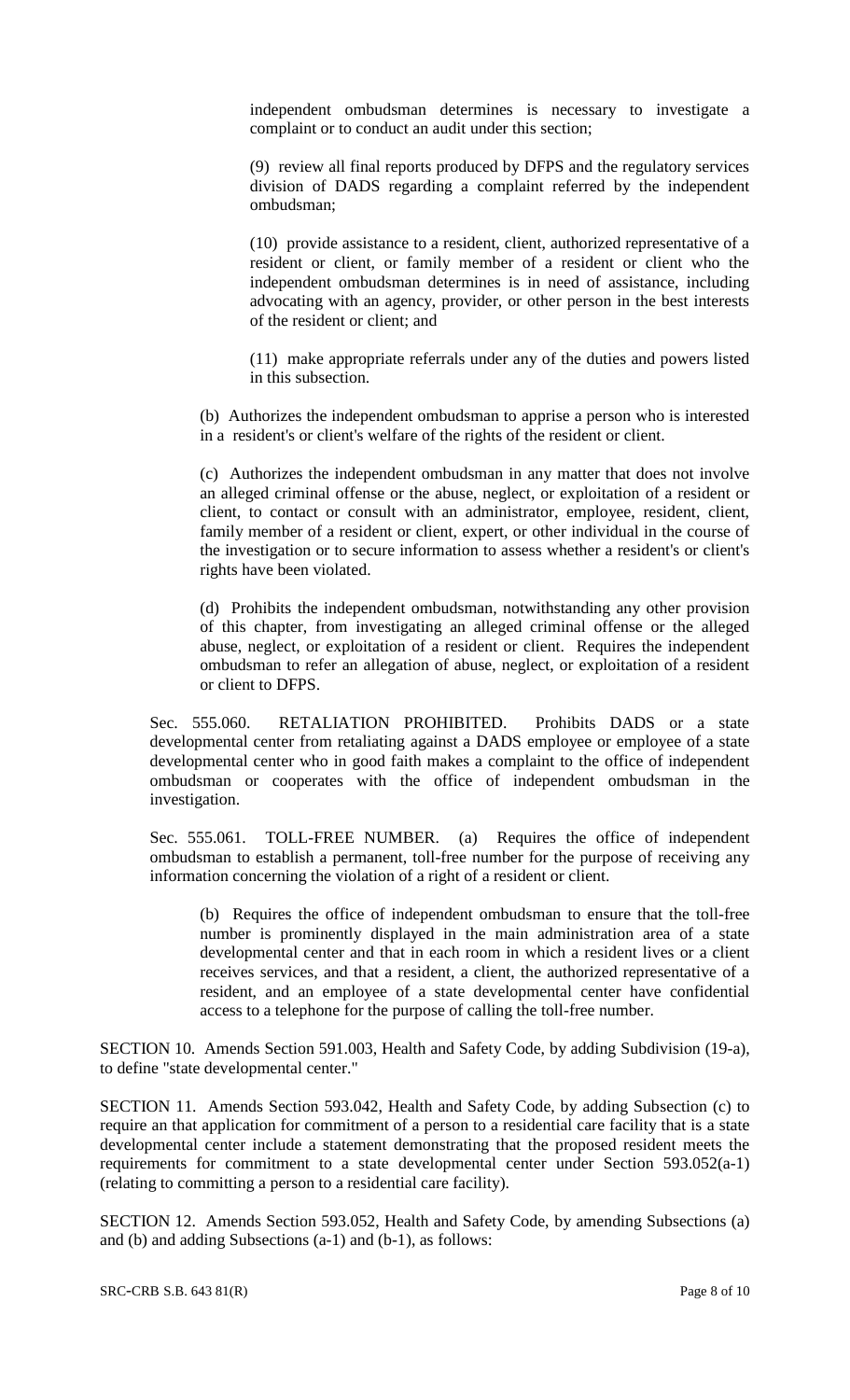(a) Creates Subsection (a)(4)(A) from existing text. Creates Subsection (a)(4)(B) to require that a proposed resident is prohibited from being committed to a residential care facility unless the residential care facility is not a state developmental center.

(a-1) Prohibits a proposed resident from being committed to a residential care facility that is a state developmental center unless the proposed resident is a person with severe or profound mental retardation or mild or moderate mental retardation who meets certain criteria; evidence is presented showing that the proposed resident meets certain criteria; the proposed resident cannot be adequately and appropriately habilitated in an available, less restrictive setting; and the residential care facility is a state developmental center that provides habilitative services, care, training, and treatment appropriate to the proposed resident's needs.

(b) Requires the court, if it is determined that the requirements of Subsection (a) have been met and that long-term placement in a residential care facility, other than a state developmental center, is appropriate, to commit the proposed resident for care, treatment, and training to a community center or DADS, rather than department, when space is available in a residential care facility, other than a state developmental center.

(b-1) Requires the court, if it is determined that the requirements of Subsection (a-1) have been met and that long-term placement in a residential care facility that is a state developmental center is appropriate, to commit the proposed resident for care, treatment, and training to DADS when space is available in a state developmental center.

SECTION 13. Amends Section 48.252, Human Resources Code, by adding Subsection (d), as follows:

(d) Requires a caseworker or supervisor, if an investigation under this section reveals evidence of abuse, neglect, or exploitation of a resident or client of a state developmental center as defined by Section 531.002, Health and Safety Code, or the ICF-MR component of the Rio Grande State Center, and a caseworker of DFPS or supervisor of a caseworker believes that the abuse, neglect, or exploitation is a criminal offense, to immediately notify HHSC's office of inspector general and promptly provide HHSC's office of inspector general with a copy of the DFPS investigation report.

SECTION 14. (a) Requires HHSC's office of inspector general, not later than December 1, 2009, to begin employing peace officers as required by Section 531.1022, Government Code, as added by this Act.

(b) Requires DADS, not later than September 1, 2014, to designate a state developmental center for alleged offender residents as required by Section 555.002, Health and Safety Code, as added by this Act.

(c) Requires DADS, not later than January 1, 2010, to develop the training required by Section 555.024, Health and Safety Code, as added by this Act.

(d) Requires DADS, not later than September 1, 2010, to ensure that all developmental center employees and direct care employees receive the training required by Section 555.024, Health and Safety Code, as added by this Act, regardless of when the employee was hired.

(e) Requires the executive commissioner of HHSC, not later than December 1, 2009, to adopt rules as required by Section 555.022, Health and Safety Code, as added by this Act.

(f) Requires the executive commissioner of HHSC, not later than December 1, 2009, to contract for mortality review services as required by Section 555.026, Health and Safety Code, as added by this Act.

(g) Requires the governor, not later than December 1, 2009, to appoint the independent ombudsman as required by Section 555.053, Health and Safety Code, as added by this Act.